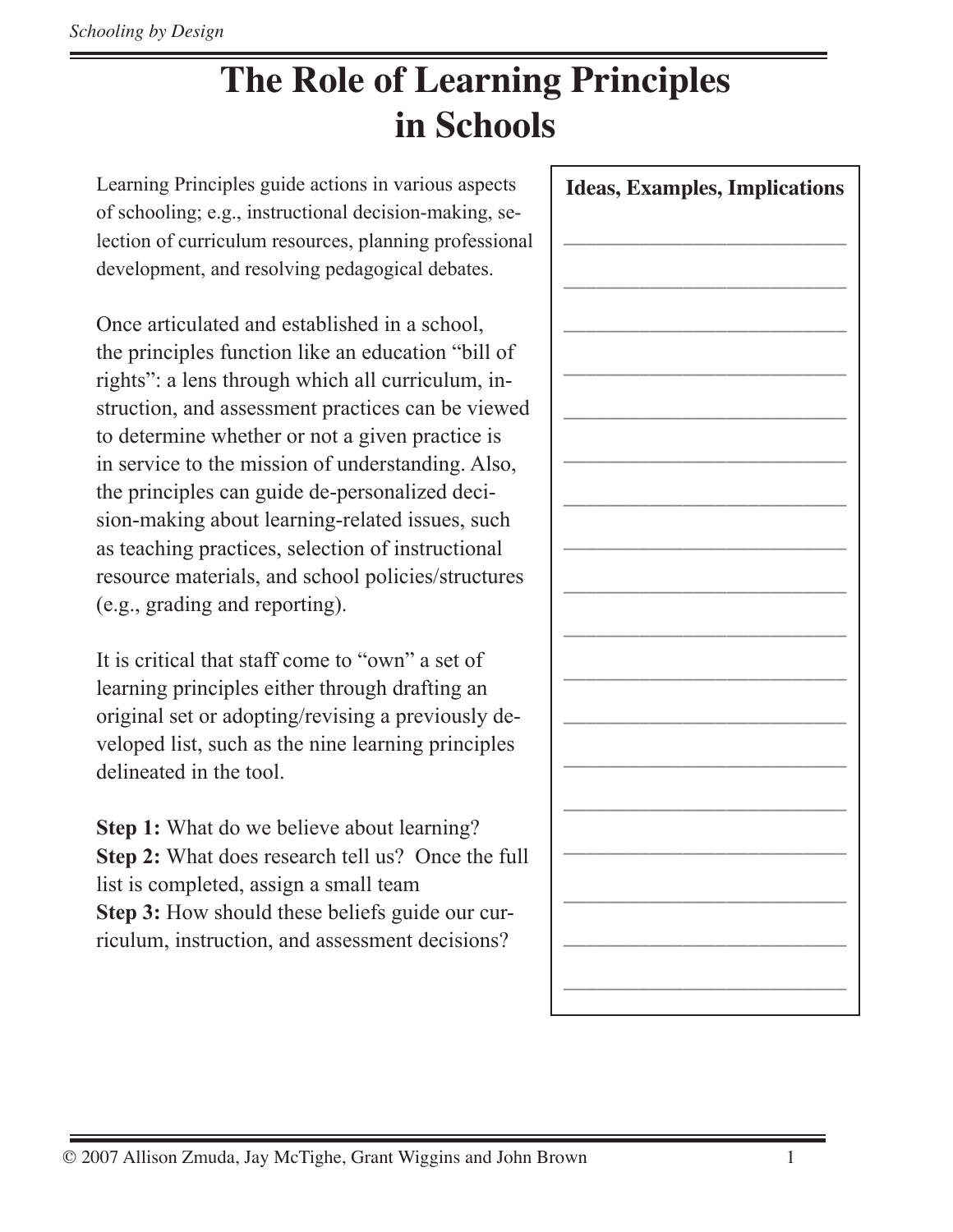# **Schooling by Design: Key Learning Principles**

1. The goal of all learning is fluent and flexible transfer – powerful use of knowledge, in a variety of contexts.

2. Meaning is essential to learning, hence it is essential to teaching and assessing: learning goals must make sense to the teacher and to the learner. There must be regular opportunities to see the value of what we are asked to learn, how it relates to past learning and how it will relate to future learning.

3. Successful learning requires metacognition: learning how to reflect, self-assess, and use feedback to self adjust. These matacognitive processes can (and should) be taught explicitly.

4. The complexity of learning requires teachers to draw upon a rich repertoire of teaching and assessing strategies carefully matched to the learning goals.

5. Learning is most effective when differences in learners' prior knowledge, interests and strengths are accommodated.

6. Greater learning depends upon the right blend of challenge and comfort – knowing that success is attainable, and realizing that persistent effort will pay off.

7. To maximize learning, learners need multiple opportunities to practice in risk-free environments, to receive regular and specific feedback related to progress against standards, and timely opportunities to use the feedback to re-do and improve.

8. All learning-related work in schools should be judged against standards related to learning goals (for both students and adults) and reflecting how people learn.

9. As a model learning community, a school appropriately requires learning from every member of its community, since continual learning is vital for institutional as well as personal success.

10. All learners are capable of excellent work, if the right conditions for learning are established.

*Note that these principles apply to all members of the educational community, staff as well as students. These principles serve as standards against which any proposed reform of schools should be judged.*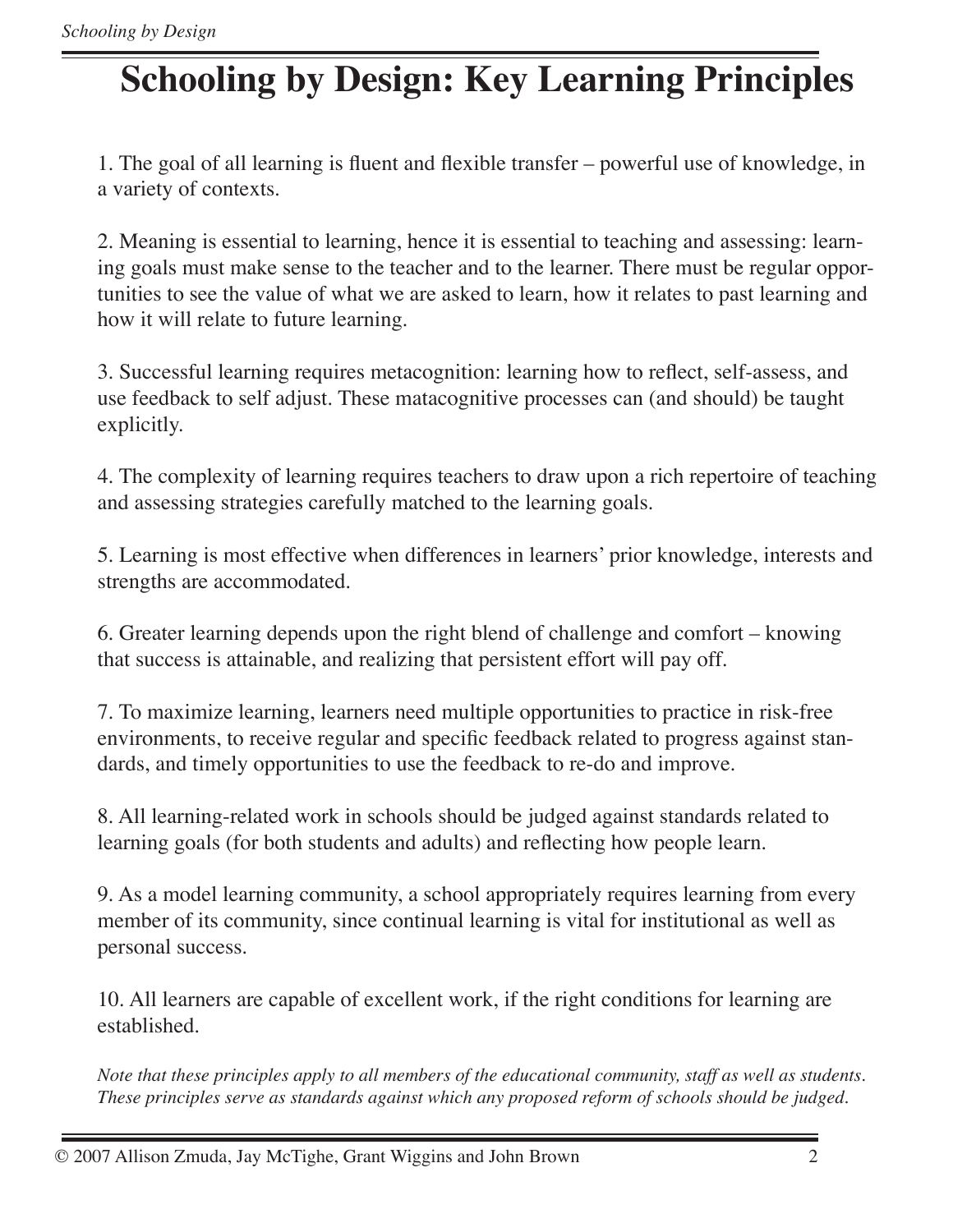### **L.R.D.C. Principles of Learning**

**1. Learning is an active process in which the learner uses sensory input and constructs meaning out of it.** The more traditional formulation of this idea involves the terminology of the active learner (Dewey's term) stressing that the learner needs to do something; that learning is not the passive acceptance of knowledge which exists "out there" but that learning involves the learner s engaging with the world.

**2. People learn to learn as they learn: learning consists both of constructing meaning and constructing systems of meaning.** For example, if we learn the chronology of dates of a series of historical events, we are simultaneously learning the meaning of a chronology. Each meaning we construct makes us better able to give meaning to other sensations which can fit a similar pattern.

**3. The crucial action of constructing meaning is mental: it happens in the mind.** Physical actions, hands-on experience may be necessary for learning, especially for children, but it is not sufficient; we need to provide activities which engage the mind as well as the hands.

**4. Learning involves language: the language we use influences learning.** On the empirical level. researchers have noted that people talk to themselves as they learn. On a more general level. there is a collection of arguments, presented most forcefully by Vigotsky, that language and learning are inextricably intertwined.

**5. Learning is a social activity.** Our learning is intimately associated with our connection with other human beings.

**6. Learning is contextual.** We do not learn isolated facts and theories in some abstract ethereal land of the mind separate from the rest of our lives: we learn in relationship to what else we know, what we believe, our prejudices and our fears.

**7. One needs knowledge to learn.** It is not possible to assimilate new knowledge without having some structure developed from previous knowledge to build on. The more we know, the more we can learn. Therefore any effort to teach must be connected to the state of the learner, must provide a path into the subject for the learner based on that learner's previous knowledge.

**8. It takes time to learn: learning is not instantaneous.** For significant learning we need to revisit ideas, ponder them try them out, play with them and use them. If you reflect on anything you have learned, you soon realize that it is the product of repeated exposure and thought. Even, or especially, moments of profound insight, can be traced back to longer periods of preparation.

**9. Motivation is a key component in learning.** Not only is it the case that motivation helps learning, it is essential for learning. This ideas of motivation as described here is broadly conceived to include an understanding of ways in which the knowledge can be used. Unless we know "the reasons why", we may not be very involved in using the knowledge that may be instilled in us. even by the most severe and direct teaching.

Source: Lauren Resnick, Director Learning Research and Development Center University of Pittsburgh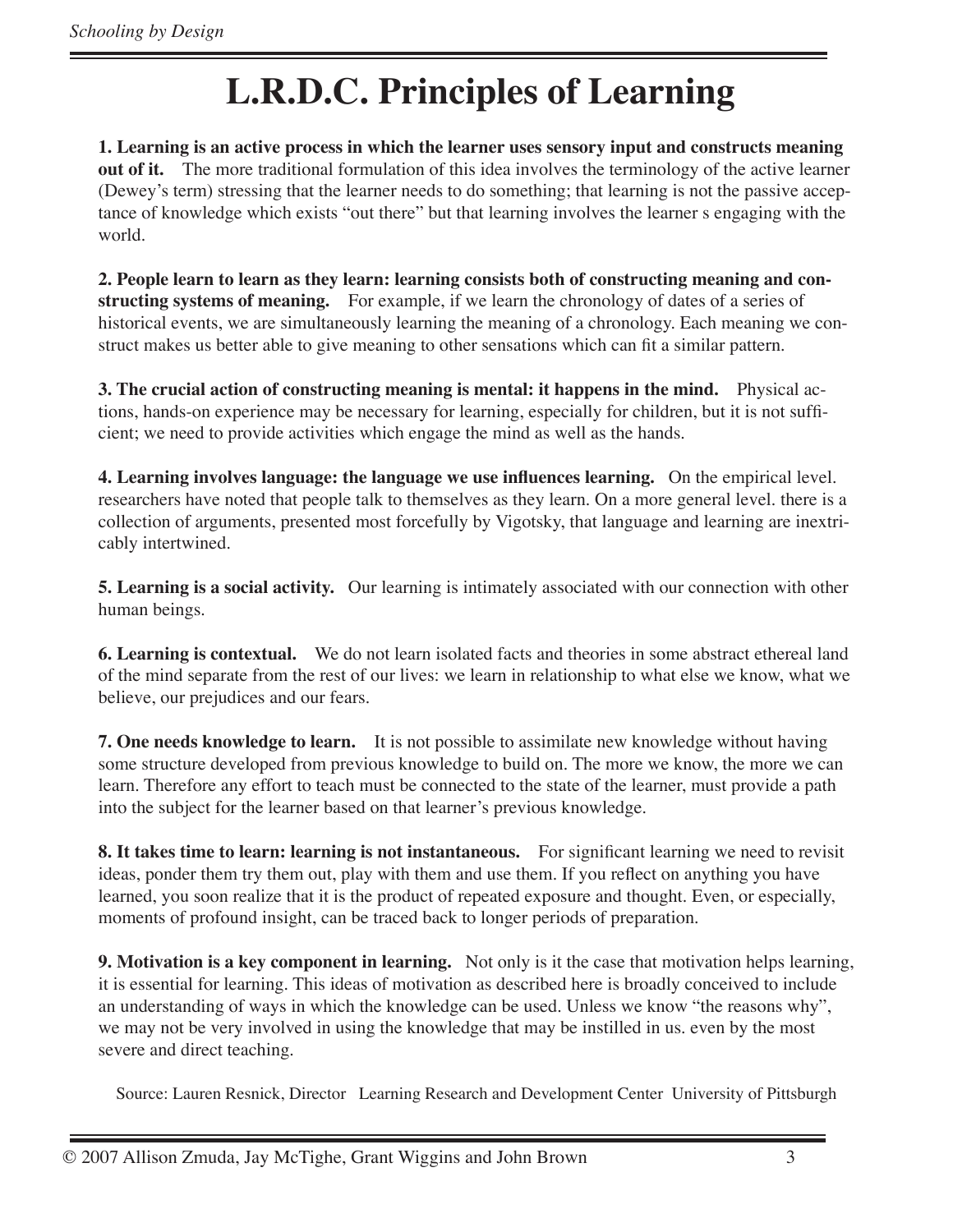### **Learner-Centered Psychological Principles: A Framework for School Redesign and Reform**

#### **Cognitive and Metacognitive Factors**

*1. Nature of the learning process.......*The learning of complex subject matter is most effective when it is an intentional process of constructing meaning from information and experience.

*2. Goals of the learning process.......* The successful learner, over time and with support and instructional guidance, can create meaningful, coherent representations of knowledge.

*3. Construction of knowledge.......* The successful learner can link new information with existing knowledge in meaningful ways.

*4. Strategic thinking.......* The successful learner can create and use a repertoire of thinking and reasoning strategies to achieve complex learning goals.

*5. Thinking about thinking.......* Higher order strategies for selecting and monitoring mental operations facilitate creative and critical thinking.

*6. Context of learning.......* Learning is influenced by environmental factors, including culture, technology, and instructional practices.

#### **Motivational and Affective Factors**

*7. Motivational and emotional influences on learning.......* What and how much is learned is influenced by the learner's motivation. Motivation to learn, in turn, is influenced by the individual's emotional states, beliefs, interests, and goals, and habits of thinking.

*8. Intrinsic motivation to learn.......* The learner's creativity, higher order thinking, and natural curiosity all contribute to motivation to learn. Intrinsic motivation is stimulated by tasks of optimal novelty and difficulty, relevant to personal interests, and providing for personal choice and control. *9. Effects of motivation on effort.......* Acquisition of complex knowledge and skills requires extended learner effort and guided practice. Without learners' motivation to learn, the willingness to exert this effort is unlikely without coercion.

#### **Developmental and Social Factors**

*10. Developmental influences on learning.......* As individuals develop, there are different opportunities and constraints for learning. Learning is most effective when differential development within and across physical, intellectual, emotional, and social domains is taken into account. *11. Social influences on learning.......* Learning is influenced by social interactions, interpersonal relations, and communication with others.

#### **Individual Differences**

*12. Individual differences in learning.......* Learners have different strategies, approaches, and capabilities for learning that are a function of prior experience and heredity.

*13. Learning and diversity.......* Learning is most effective when differences in learners' linguistic, cultural, and social backgrounds are taken into account.

*14. Standards and assessment.......* Setting appropriately high and challenging standards and assessing the learner as well as the learning progress--including diagnostic, process, and outcome assessment-are integral parts of the learning process.

Source: American Psychological Association (1995). *Learner-centered psychological principles: A framework for school redesign and reform. Washington, D. C.: American Psychological Association. (12 p.)*